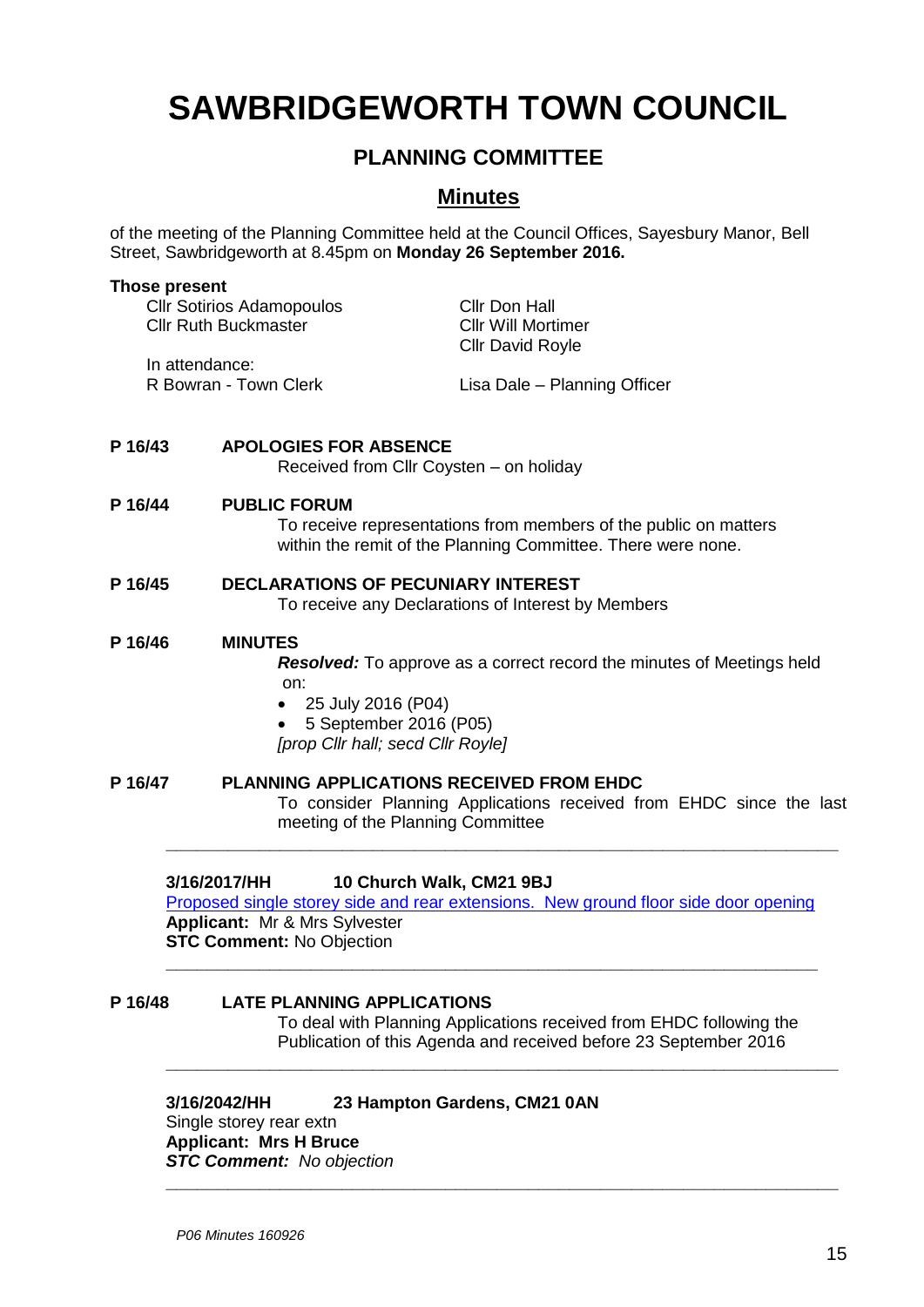#### **3/16/2114/HH Rowanbury, Harlow Road, CM21 0AJ** Subterranean extension for basement swimming pool and parking area **Applicant: Mr Johnson** *STC Comment: No objection, but wish it to be noted concerns about impact on the environment for which the committee has no expertise.*

**\_\_\_\_\_\_\_\_\_\_\_\_\_\_\_\_\_\_\_\_\_\_\_\_\_\_\_\_\_\_\_\_\_\_\_\_\_\_\_\_\_\_\_\_\_\_\_\_\_\_\_\_\_\_\_\_\_\_\_\_\_\_\_\_\_**

**\_\_\_\_\_\_\_\_\_\_\_\_\_\_\_\_\_\_\_\_\_\_\_\_\_\_\_\_\_\_\_\_\_\_\_\_\_\_\_\_\_\_\_\_\_\_\_\_\_\_\_\_\_\_\_\_\_\_\_\_\_\_\_\_\_**

**\_\_\_\_\_\_\_\_\_\_\_\_\_\_\_\_\_\_\_\_\_\_\_\_\_\_\_\_\_\_\_\_\_\_\_\_\_\_\_\_\_\_\_\_\_\_\_\_\_\_\_\_\_\_\_\_\_\_\_\_\_\_\_\_\_**

**\_\_\_\_\_\_\_\_\_\_\_\_\_\_\_\_\_\_\_\_\_\_\_\_\_\_\_\_\_\_\_\_\_\_\_\_\_\_\_\_\_\_\_\_\_\_\_\_\_\_\_\_\_\_\_\_\_\_\_\_\_\_\_\_\_**

**\_\_\_\_\_\_\_\_\_\_\_\_\_\_\_\_\_\_\_\_\_\_\_\_\_\_\_\_\_\_\_\_\_\_\_\_\_\_\_\_\_\_\_\_\_\_\_\_\_\_\_\_\_\_\_\_\_\_\_\_\_\_\_\_\_**

**\_\_\_\_\_\_\_\_\_\_\_\_\_\_\_\_\_\_\_\_\_\_\_\_\_\_\_\_\_\_\_\_\_\_\_\_\_\_\_\_\_\_\_\_\_\_\_\_\_\_\_\_\_\_\_\_\_\_\_\_\_\_\_\_\_**

**\_\_\_\_\_\_\_\_\_\_\_\_\_\_\_\_\_\_\_\_\_\_\_\_\_\_\_\_\_\_\_\_\_\_\_\_\_\_\_\_\_\_\_\_\_\_\_\_\_\_\_\_\_\_\_\_\_\_\_\_\_\_\_\_\_**

**\_\_\_\_\_\_\_\_\_\_\_\_\_\_\_\_\_\_\_\_\_\_\_\_\_\_\_\_\_\_\_\_\_\_\_\_\_\_\_\_\_\_\_\_\_\_\_\_\_\_\_\_\_\_\_\_\_\_\_\_\_\_\_\_\_**

**3/16/2123/HH 49 West Road, CM21 0BL** Single Storey rear extension **Applicant: Ms S Healey** *STC Comment: No objection* **\_\_\_\_\_\_\_\_\_\_\_\_\_\_\_\_\_\_\_\_\_\_\_\_\_\_\_\_\_\_\_\_\_\_\_\_\_\_\_\_\_\_\_\_\_\_\_\_\_\_\_\_\_\_\_\_\_\_\_\_\_\_\_\_\_**

#### **P 16/49 PLANNING DECISIONS MADE BY EHDC** To receive Planning Decisions from EHDC

#### **3/16/1550/HH 7 Hoestock Road, CM21 0DY**

[Rendering to front and side elevations and alterations to fenestration](https://publicaccess.eastherts.gov.uk/online-applications/applicationDetails.do?activeTab=summary&keyVal=O9W3ZTGLKKB00) **Applicant: Mrs Corrine Lewis**  *STC Comment: No objection EHDC Decision: Granted*

#### **3/16/1562/HH 1 Beechfield, CM21 9NG**

[Two storey side extension](https://publicaccess.eastherts.gov.uk/online-applications/applicationDetails.do?activeTab=summary&keyVal=O9ZI5IGLKL500) **Applicant: Mrs Lisa Page**  *STC Comment: No objection EHDC Decision: Granted*

#### **3/16/1589/HH 16 Brook Lane, CM21 0EL**

[Proposed double garage](https://publicaccess.eastherts.gov.uk/online-applications/applicationDetails.do?activeTab=summary&keyVal=OA77XQGLKMW00) **Applicant: Lanier Pole and Steven Karn** *STC Comment: No objection* **`** *EHDC Decision: Granted*

**3/16/1601/HH 2 Sayesbury Avenue, CM21 0ED** [Removal of garage, erection of single storey extension](https://publicaccess.eastherts.gov.uk/online-applications/applicationDetails.do?activeTab=summary&keyVal=OA9DRGGLKNA00) **Applicant: Mr Tysoe** *STC Comment: No objection* **`** *EHDC Decision: Granted*

#### **3/16/1719/FUL 36 West Road, CM21 0BN**

[Conversion of garage to single](https://publicaccess.eastherts.gov.uk/online-applications/applicationDetails.do?activeTab=summary&keyVal=OA9DRGGLKNA00) bedroom dwelling **Applicant: L&L Developments** *STC Comment: Objection* **`** *EHDC Decision: Refused*